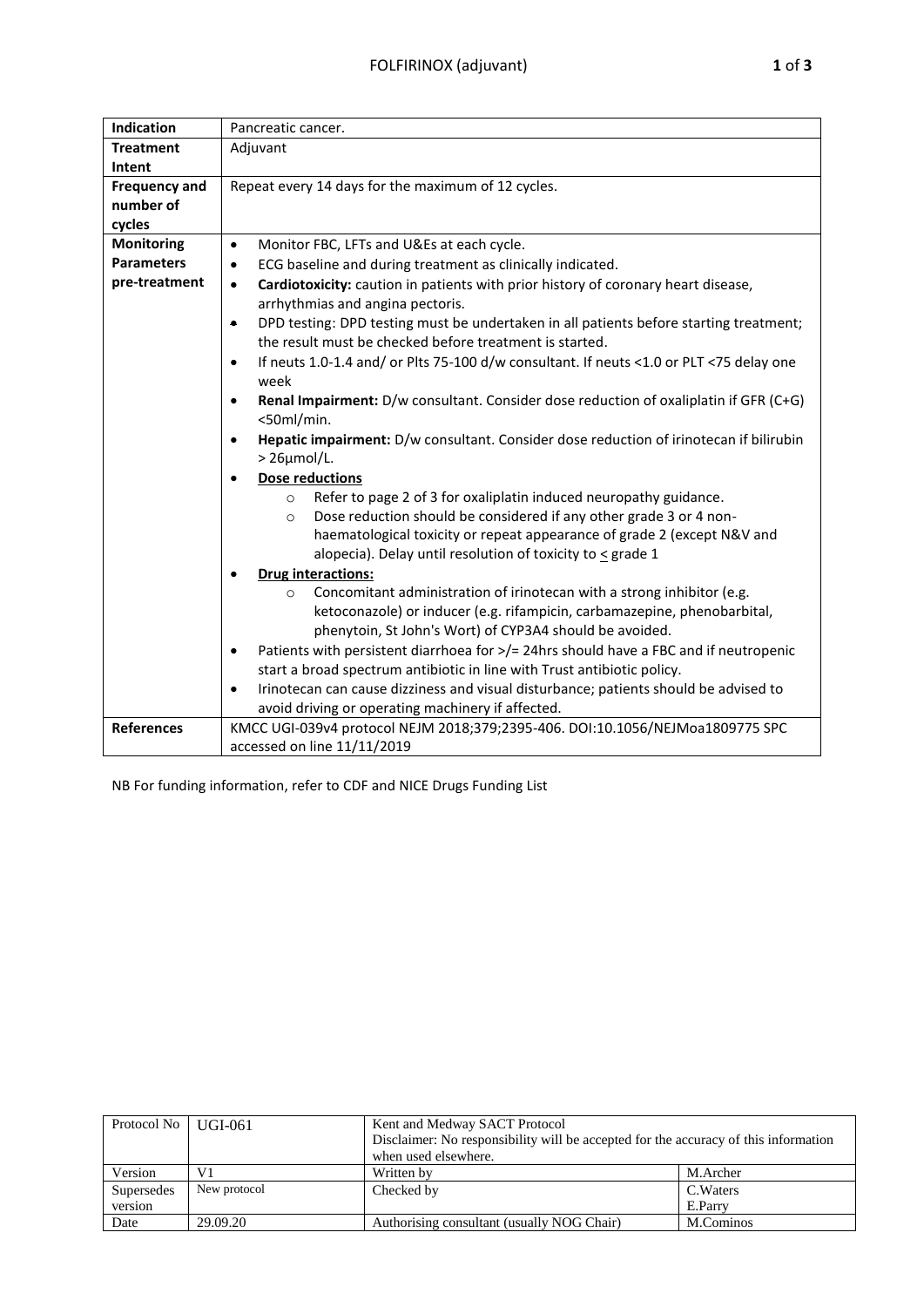## **Guidance on the assessment and management of oxaliplatin induced neuropathy**

## **Introduction**

- Symptoms of sensory or functional neuropathy may include tingling or numbness which may persist to the next prechemotherapy assessment.
- This guidance is for patients receiving treatment outside the context of a clinical trial. For patients being treated within a clinical trial setting, follow trial protocol (using assessment below as far as possible).
- Do not assess oxaliplatin induced neuropathy using CTC toxicity criteria.
- Dysaesthesia in the jaw is an unpleasant sensation and/or pain in the jaw.
- Laryngopharyngeal spasm is a sensation of difficulty in swallowing / breathing.

## **Assessment and action**

| Normal occur-   | <b>Symptoms</b>                                                   | <b>Action at nurse assessment</b>                                       | Consultant review required / Action by consult- |  |
|-----------------|-------------------------------------------------------------------|-------------------------------------------------------------------------|-------------------------------------------------|--|
| rence / Cau-    |                                                                   |                                                                         | ant                                             |  |
| tion            |                                                                   |                                                                         |                                                 |  |
| Normal occur-   | Dysaesthesia (tingling in hands                                   | No action required.                                                     |                                                 |  |
| rence with      | and feet) occurring with and up                                   |                                                                         |                                                 |  |
| oxaliplatin     | to 72 hours after infusion                                        |                                                                         |                                                 |  |
|                 | Dysaesthesia in the jaw (during                                   | Advise patients to avoid cold drinks /                                  |                                                 |  |
|                 | infusion) and cold induced laryn-                                 | cold weather. Consider administering                                    |                                                 |  |
|                 | gopharyngeal spasm up to 48 hrs                                   | next oxaliplatin infusion over 6 hours                                  |                                                 |  |
|                 | after infusion.                                                   | (SmPC).                                                                 |                                                 |  |
| First caution / | Tingling persisting beyond 72                                     | d/w consultant or clinicians authorised                                 |                                                 |  |
| warning sign    | hours or painful cold-induced                                     | to prescribe chemotherapy                                               |                                                 |  |
|                 | neuropathy                                                        |                                                                         |                                                 |  |
|                 |                                                                   | Close monitoring at each subsequent                                     |                                                 |  |
|                 |                                                                   | cycle.                                                                  |                                                 |  |
|                 |                                                                   | Ask the following specific questions at                                 |                                                 |  |
|                 |                                                                   | each nursing assessment:                                                |                                                 |  |
|                 |                                                                   | Is the dysaesthesia (during the<br>1)                                   | 1)<br>If yes, consultant review required. For   |  |
|                 |                                                                   | infusion) and / or cold induced                                         | consideration of DR at next cycle or omis-      |  |
|                 |                                                                   | laryngopharyngeal spasm more se-                                        | sion of oxaliplatin.                            |  |
|                 |                                                                   | vere?                                                                   |                                                 |  |
|                 |                                                                   |                                                                         | 2)<br>If yes, consultant review required, for   |  |
|                 |                                                                   | Has the tingling continued for<br>2)                                    | consideration of DR at next cycle or omis-      |  |
|                 |                                                                   | longer than during the previous cy-                                     | sion of oxaliplatin                             |  |
|                 |                                                                   | cle and / or is tingling still present                                  |                                                 |  |
|                 |                                                                   | when next cycle is due?                                                 |                                                 |  |
|                 |                                                                   |                                                                         |                                                 |  |
| Serious caution | Numbness in hands or feet                                         | Must be reviewed by a consultant                                        | Consider DR or omission of oxaliplatin. Repeat  |  |
|                 |                                                                   |                                                                         | consultant review before next cycle             |  |
|                 |                                                                   |                                                                         |                                                 |  |
|                 | Severe excitability channel neu-<br>ropathy during infusion (very |                                                                         |                                                 |  |
|                 | rare) seen as severe pain and                                     |                                                                         | Consider adding calcium and magnesium infu-     |  |
|                 | numbness on infusion                                              | Must be reviewed by a consultant                                        | sion.                                           |  |
|                 |                                                                   |                                                                         | Consider DR or omission of oxaliplatin. Repeat  |  |
|                 |                                                                   |                                                                         | consultant review before next cycle             |  |
| Other cautions  | A cumulative dose of 700-                                         | Must be reviewed by a consultant                                        |                                                 |  |
|                 | 800mg/m <sup>2</sup> oxaliplatin has been                         |                                                                         |                                                 |  |
|                 | reached                                                           |                                                                         |                                                 |  |
|                 | All patients restarting oxaliplatin                               | Must be reviewed by a consultant to assess for delayed onset neuropathy |                                                 |  |
|                 | based chemotherapy after a                                        |                                                                         |                                                 |  |
|                 | break in treatment (this may be                                   |                                                                         |                                                 |  |
|                 | due to an intervention such as                                    |                                                                         |                                                 |  |
|                 | rectal cancer patients having                                     |                                                                         |                                                 |  |
|                 | surgery)                                                          |                                                                         |                                                 |  |

| Protocol No UGI-061 |              | Kent and Medway SACT Protocol                                                       |           |  |  |
|---------------------|--------------|-------------------------------------------------------------------------------------|-----------|--|--|
|                     |              | Disclaimer: No responsibility will be accepted for the accuracy of this information |           |  |  |
|                     |              | when used elsewhere.                                                                |           |  |  |
| Version             | V1           | Written by                                                                          | M.Archer  |  |  |
| Supersedes          | New protocol | Checked by                                                                          | C. Waters |  |  |
| version             |              |                                                                                     | E.Parry   |  |  |
| Date                | 29.09.20     | Authorising consultant (usually NOG Chair)                                          | M.Cominos |  |  |